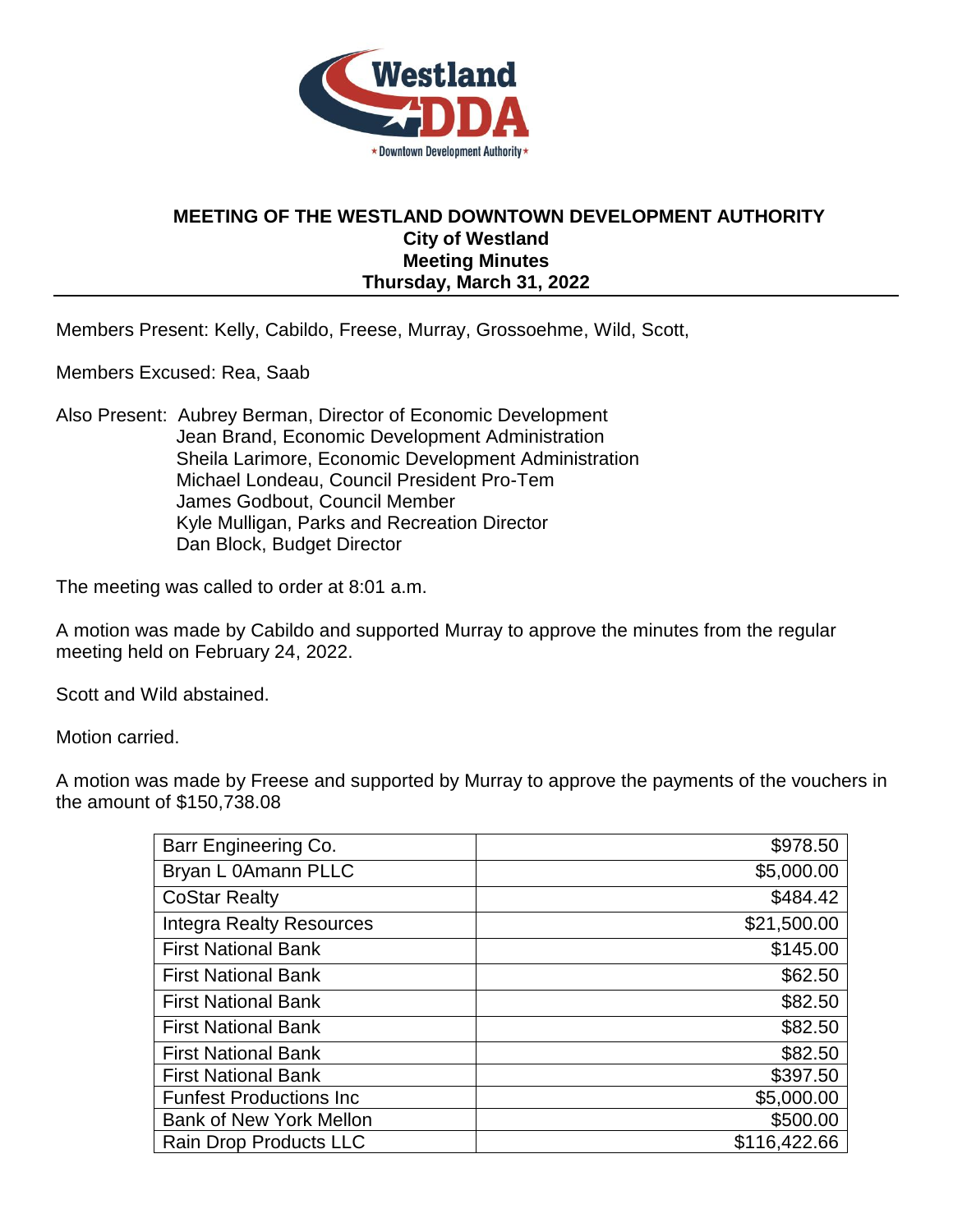Motion carried unanimously.

A motion was made by Scott and supported by Grossoehme for approval of DPI Graphic's H2O Zone proposal in the amount of not to exceed \$55,000.00.

Motion carried unanimously.

A motion was made by Cabildo and supported by Scott to approve funding for the Mission to Mars play structure project in the amount of not to exceed \$3,000.000.00 over a 3 year period.

Motion carried unanimously.

A motion was made by Scott and supported by Freese to approve the revised DDA 2022-2023 budget.

Motion was carried unanimously.

A motion was maded by Murray and supported by Cabildo for approval of the proposal from Alexander Zonjic for artistic director services for the Summer concert series in the amount of not to exceed \$50,000.00.

Motion carried unanimously.

A motion was made by Freese and supported by Murray to approve the proposal from Seaway Painting, LLC in the amount of not to exceed \$16,000.00.

Motion carried unanimously.

A motion was made by Murray and supported by Cabildo to approve the façade improvement grant for McDonalds, located at 38418 Ford Rd, in the amount of not to exceed \$5,000.00.

Motion carried unanimously.

## **Training Discussion:** None

**Director Comments:**. Berman informed the board that the department is launching a commercial area revitalization strategy which will begin its focus on Ford Rd. She also indicated she would be presenting a revised façade improvement policy at the next meeting.

**Citizen Comments:** Londeau requested a timeline for the Mission to Mars project.

Godbout stated the blight ordinace is being rewritten to address blight concerns.

## **Board Members Comments:**

Mayor Wild suggested the DDA committee identify five (5) blighted commercial properites and explore resolution.

Kelly suggested inviting Terry Packer to a meeting to discuss sponspership packages.